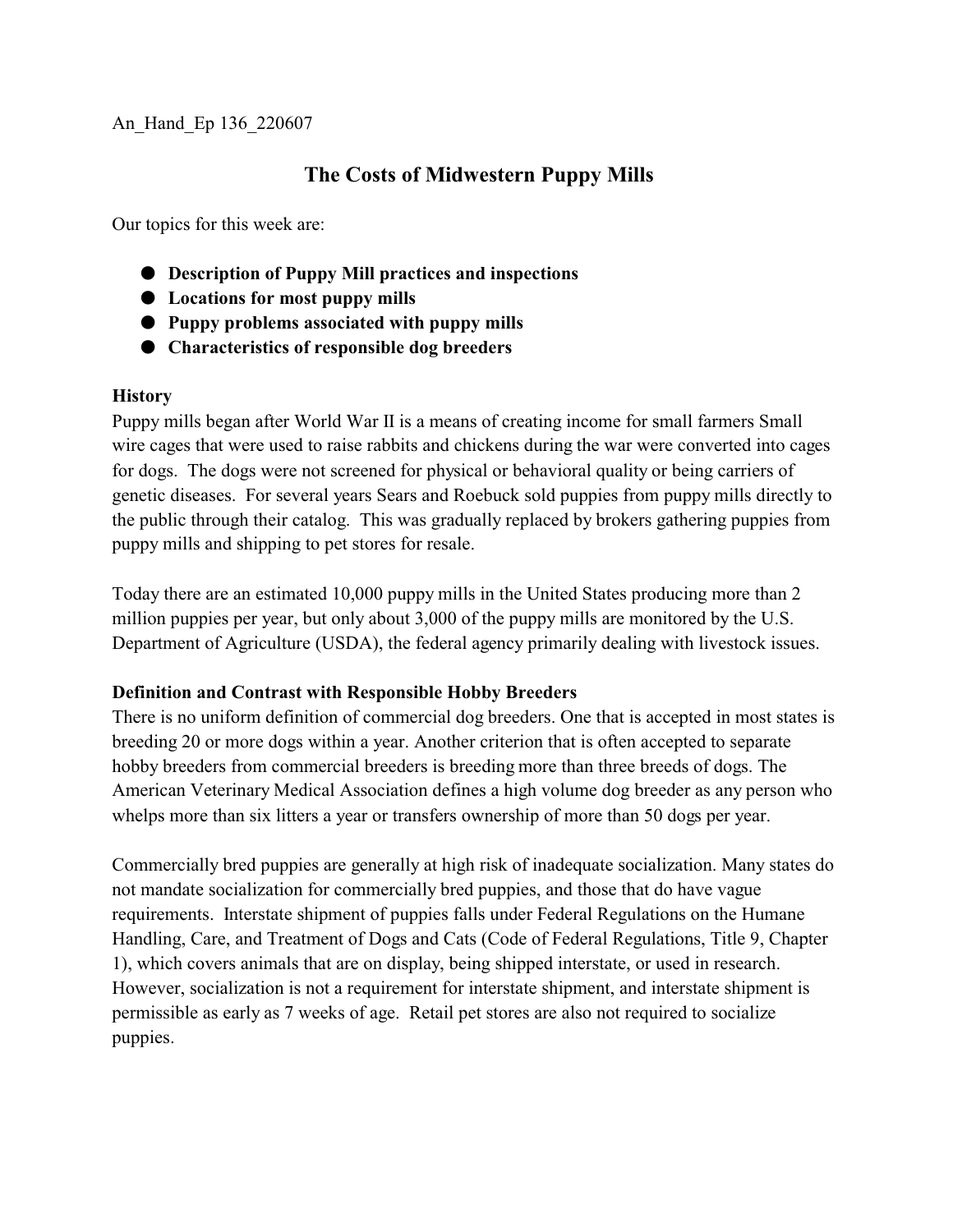Dogs obtained from pet stores have significantly more aggressiveness toward humans, including family members and other animals, as well as separation-related issues and inappropriate urination and defecation problems.

Puppy mills keep their breeding females until they cannot be bred and then will kill them. Frequently they are bred at every they come into heat. For many, they are kept in stacked cages and all or part of the bottom is wire to reduce the cleaning maintenance time. The cages are kept outside or in buildings without climate control. The USDA allows cages to be only 6 inches larger than the dog on all sides.

## **Locations**

Most puppy mills are located in Pennsylvania, Arkansas, Kansas, Iowa, and the capital of puppy mills: Missouri.

#### **Problems**

Critical socialization of puppies occurs between 4 weeks of age and up to 14 weeks of age. If careful exposure to people who handle dogs gently, gentle other dogs, and a wide range of surroundings during this period does not occur, the neglected puppies will never reach their potential as a companion animal. Problems with behavior will persist throughout life.

Puppy mill puppies are often removed from litters before 8 weeks of age, the period needed to be taught bite inhibition by the mother and littermates. They are soon shipped to broker warehouses receiving high levels of stress or "puppy PTSD", which may affect their physical health and/or behavior for the rest of their lives.

In addition to socialization problems, puppy mill puppies often have infectious diseases caused by stress and being held near other young dogs in brokers warehouses, in transport vehicles, or in pet stores from a variety of sources.

The USDA only inspects about 2600 of the 10,000 puppy mills in the U.S. As of last year, the USDA had not revoked or penalized one dog breeder under the 1966 Animal Welfare Act in the previous three years. In March 2018, the USDA was sued under the Freedom of Information Act for failing to publicly release information required by the federal Animal Welfare Act.

In 2010, Missouri voters voted for a significant improvement in regulating puppy mills, called Proposition B. After the election, agricultural lobbyists were able to entice the state Senate to override Proposition B and pass a watered down version. For the last 10 year in a row, MIssouri has ranked the worst state in the nation for abusive puppy mills by the Humane Society of the United States.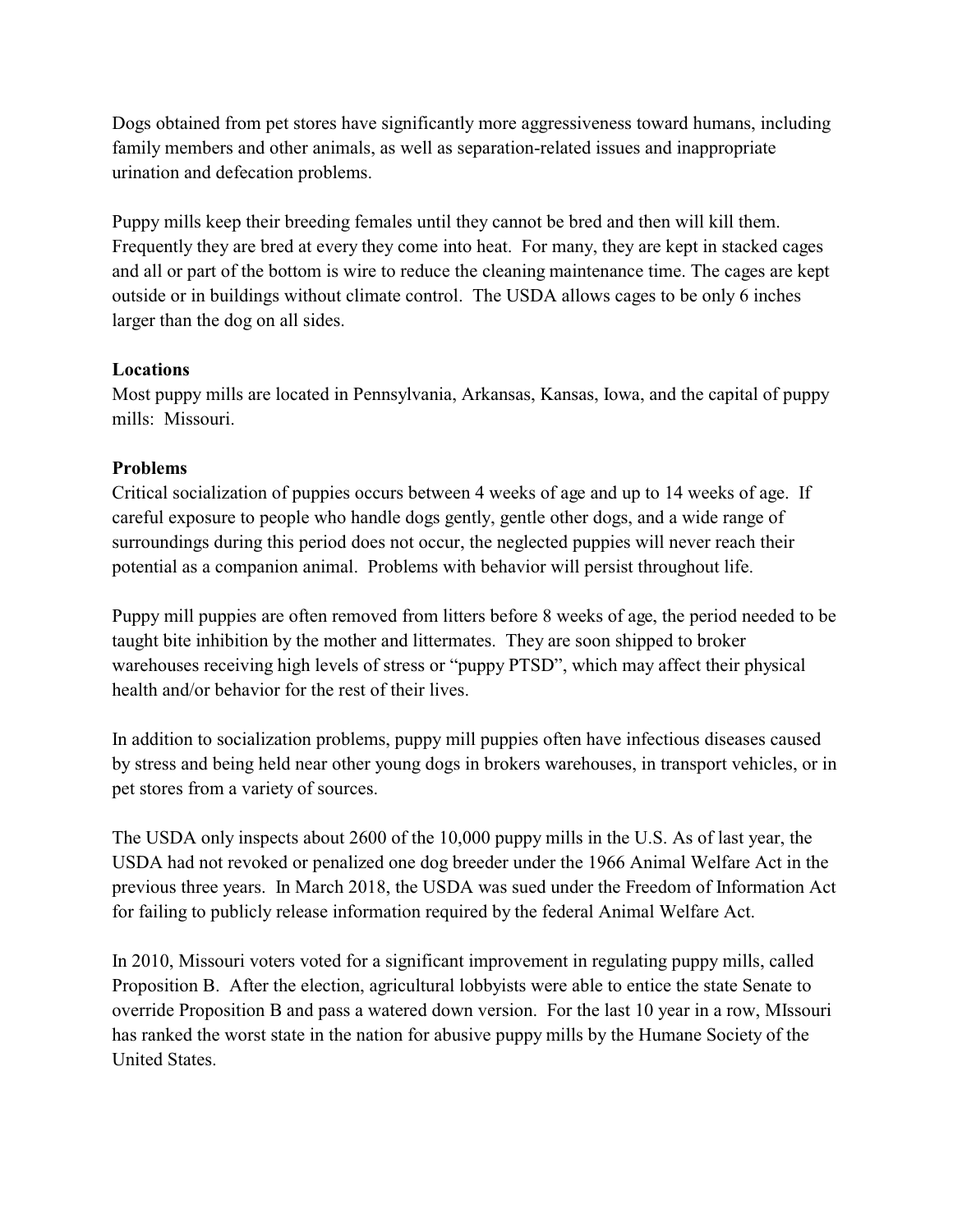Breeders which identify themselves as commercial breeders are supposed to be inspected by the USDA and Missouri Department of Agriculture. Both inspections need to be more far more frequent with more stringent requirements for breeders. The common practice of responding to violations with off-the-record teachable moments should be replaced with official citations and meaningful fines.

### **Recommendations**

Don't buy dogs from puppy mills! This means do not buy from pet stores, on the internet, or at markets, horse shows, flea markets, and similar gatherings. To miminize future problems and expenses in owning a dog for its entire life, buy purebred dogs, if you do not adopt from an Animal Shelter. Puppy mills now like to breed cross breeds, called "designer dogs" and charge as much or more than purebreds although their overhead costs are lower. These cross breeds may or may not dilute the risk of some inherited problems but they are just as susceptible to socialization problems and infectious disease as other puppies from puppy mills.

Ideally, the seller should have dogs they breed that have completed in dog shows. This ensures good breeding, including early testing for genetic diseases and socialization. A potential puppy buyer should visit the seller and ask to see the cages and kennels as well as the parents of the current litter or at least the mother dog..Breeder who breed more than 20 dogs per year or more than 3 breeds should be avoided.

A voluntary inspection of a breeder's operation has been developed by Purdue University. Satisfactory completion results in becoming "Canine Care Certified". The standards to be met and inspection process appears to be far more stringent than those of the USDA and state agricultural departments. A canine care certified breeder should be a relatively safe source for puppies.

If you have comments or you're interested in particular subjects contact us atCBC@BetterAnimalHandling.com

Now let's recap the key points to remember from today's episode:

- **1. Puppy mills are inadequately regulated and inspected by the USDA and by most state Departments of Agriculture.**
- **2. Puppies from puppy mills are deprived of socialization by mother dogs and littermates and gentle handling by humans resulting in training problems as adults.**
- **3. The risks of transmissible disease and inherited disorders are higher in puppy mill puppies than in puppies from responsible breeders.**

Abby says it is time to wrap up this episode.